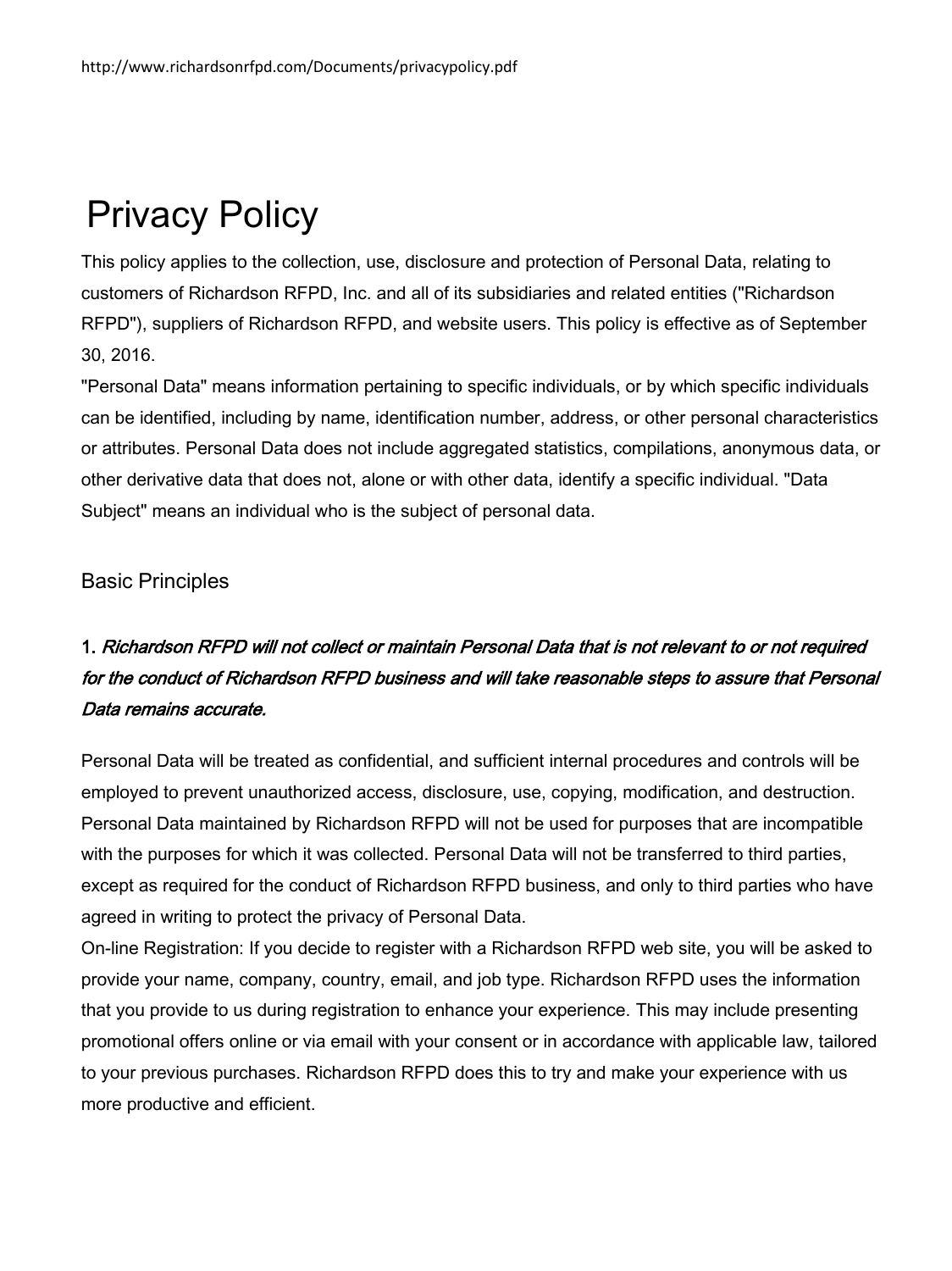Personal Data Accuracy and Completeness: Richardson RFPD endeavors to maintain Personal Data accurately and relies on its customers, suppliers, and other third persons who give Richardson RFPD Personal Data, to ensure that the Personal Data they provide to us is complete and accurate, and to notify us of updates and changes to Personal Data as required from time to time. Updating Personal Data: If you would like to modify or delete the Personal Data held on your profile, please see My Profile or contact Customer Relations for further assistance.

EU persons may request access to their Personal Information under this policy to the full extent required by applicable law in the home country of the person making the request. Such persons may request the correction, amendment, or deletion of their Personal Information that is inaccurate or has been processed in violation of the Privacy Shield Principles. Richardson RFPD will reasonably fulfill such requests to the extent required by applicable law.

Opting Out Of Email Communications With Richardson RFPD: You can choose not to receive emails from Richardson RFPD at any time by simply sending an email, including your name and email address, to [rfpdsupport@richardsonrfpd.com](mailto:rfpdsupport@richardsonrfpd.com) and we'll remove you from all mailings.

### 2. Richardson RFPD will treat all Personal Data in our possession as confidential, and maintain internal procedures and controls designed to prevent unauthorized or unlawful processing of data and against accidental loss or, destruction of, or damage to, Personal Data.

Security: Personal Data in Richardson RFPD's custody or control is protected by appropriate technology, policies and procedures designed to prevent unauthorized use, access, disclosure, modification, copying or destruction and to maintain the integrity, availability and privacy of Personal Data.

3. Richardson RFPD will only process Personal Data fairly and lawfully and will not use Personal Data in Richardson RFPD's possession for purposes that are incompatible with the purposes for which Richardson RFPD receives the Personal Data.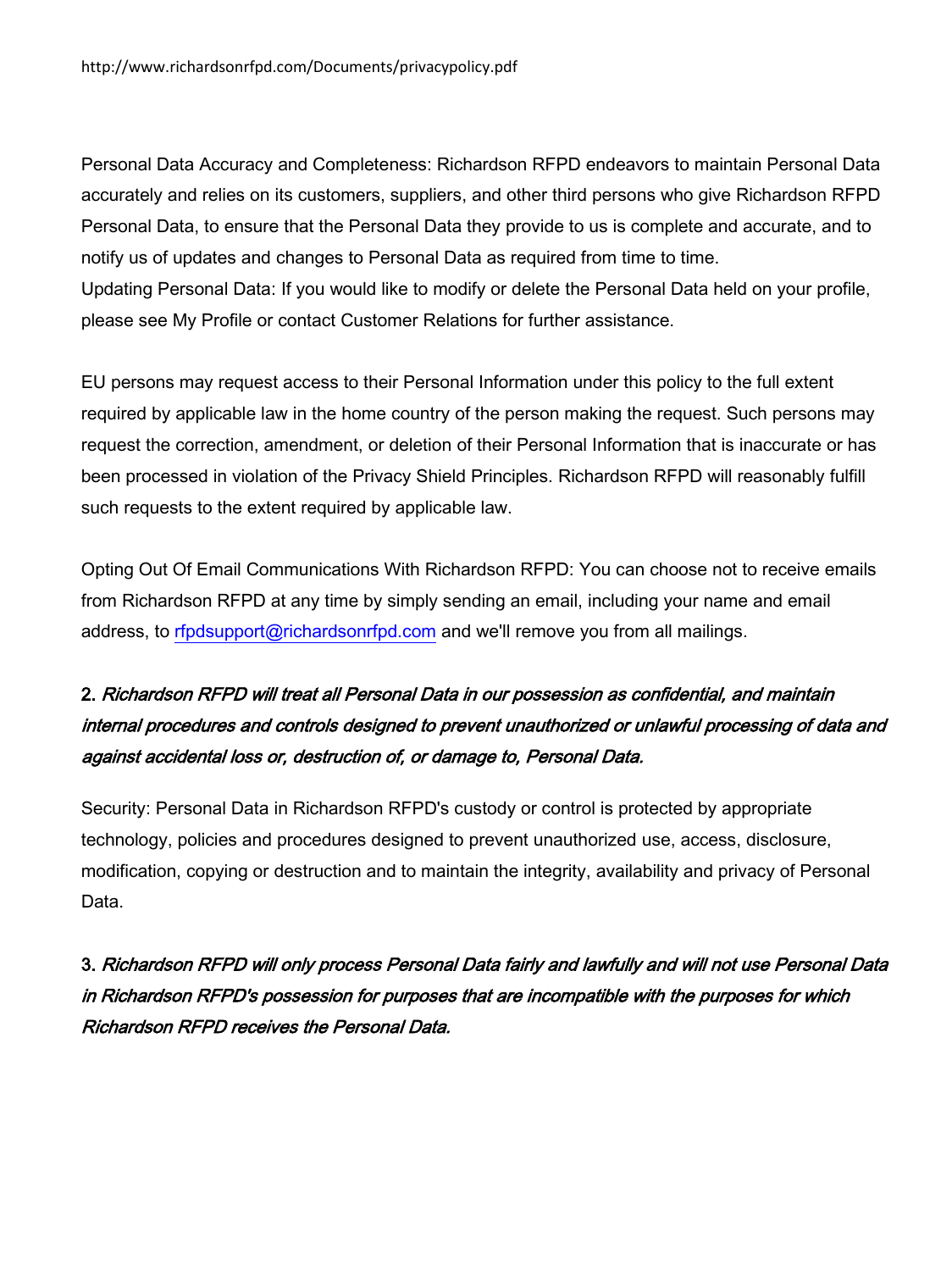Richardson RFPD uses the Personal Data that Richardson RFPD collects about you: to process orders; to help us to improve our site and your online experience; to provide you with information about our products and services; for ordering, customer support, payment, processing and service purposes; to transact business with us; for credit checks, collections and related billing or credit purposes; and as otherwise allowed by law.

Online Ordering: If you place an order online, we need to know your name, email address, mailing address, credit card number, and the credit card's expiration date. We may also ask you for certain credit history and tax information. This allows us to process and fulfill your orders and keep you up-todate on the status of your order.

Requests, Samples, Software Downloads: When you request a free sample offer, or a free software download, we may ask for your name, address, and email address so we can fulfill your request. In some cases, the collection of additional information may be required as part of the offer.

Contests, Surveys, & Online Polls: Richardson RFPD occasionally conducts surveys, polls or hold contests on Richardson RFPD sites. While these activities are voluntary, it often requires us to request information from you if you choose to participate. The poll results are gathered and displayed to other site users to show your peers' viewpoints on topical information. The contest information will be used to administer the contest and notify the contest winners, unless otherwise stated at the time of entry. Emails, Including Special Offers & Site Updates: If you are registered with a Richardson RFPD site, Richardson RFPD will occasionally send you emails about various products and services that we feel may be of interest to you and/or about site features and changes that we feel you'll want to know about. You can choose not to receive email from Richardson RFPD at any time (see Opting Out of Email Communications above) and only Richardson RFPD (or agents working on behalf of Richardson RFPD) will send you these direct mailings. Cookies: Richardson RFPD may also collect Personal Data concerning website users through the use of "cookies" in order to provide better customer service. "Cookies" are files that websites place on users' computers to identify the user and enhance the website experience. Internet browsers can generally be set to warn you if cookies are used and whether you wish to accept them. Turning off cookies will not prohibit you from using the Richardson RFPD web sites, it may however limit your use of the sites.

4. Richardson RFPD will not transfer Personal Data to third parties, except as required in our business, and provided those third parties preserve the confidentiality and maintain appropriate security of Personal Data and use it only for the purposes provided.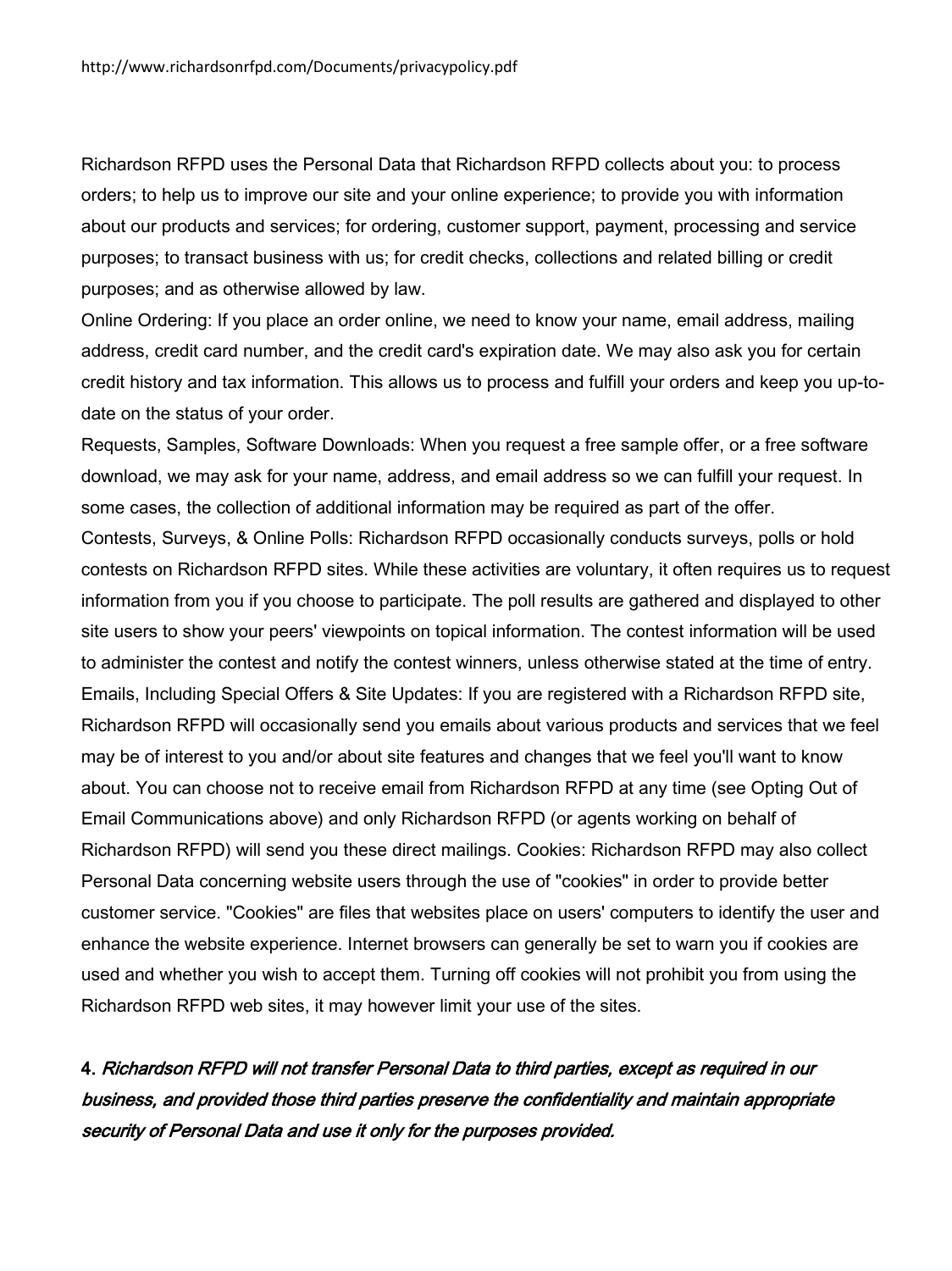Third Parties: Richardson RFPD maintains collaborative relationships with vendors, subcontractors, strategic partners, and others who assist Richardson RFPD and our customers in the conduct of our respective businesses.

When Richardson RFPD engages such third-party service providers and when disclosure of Personal Information to such providers is necessary for the provision of such service, Richardson RFPD ensures that such providers protect Personal Information in a manner consistent with this Privacy Policy and, where applicable, is responsible for ensuring that such third parties process EU Personal Information in a manner consistent with the Privacy Shield Principles and consistent with applicable law.

#### 5. Richardson RFPD will ensure that whenever Personal Data is transferred to foreign countries, it will remain adequately protected.

It is Richardson RFPD's policy not to transfer Personal Data to any entity, individual, or organization located in countries that do not provide an adequate level of data protection, unless:

 $\Box$  You have given your consent;

 $\Box$  The transfers are needed to enter into or perform a contract with you;

 $\Box$  The transfers are needed for the conclusion or performance of a contract concluded in your interest;

 $\Box$  The transfers are made pursuant to approved written contracts or a set of binding corporate rules which protect your rights; or

 $\Box$  The transfers are permitted under applicable law.

Richardson RFPD complies with the Privacy Shield Framework, as set forth by the U.S. Department of Commerce in consultation with the European Commission, regarding the collection, use and retention of Personal Information received from the European Union. As Richardson RFPD Electronics, Inc. is a U.S. company, it has voluntarily decided to comply with the EU – U.S. Privacy Shield Framework and is subject to the investigatory and enforcement powers of the Federal Trade Commission. Richardson RFPD annually certifies its adherence to the Privacy Shield Principles of notice; choice; accountability for onward transfer; security; data integrity and purpose limitation; access; and recourse, enforcement and liability. To learn more about the EU – U.S. Privacy Shield Framework,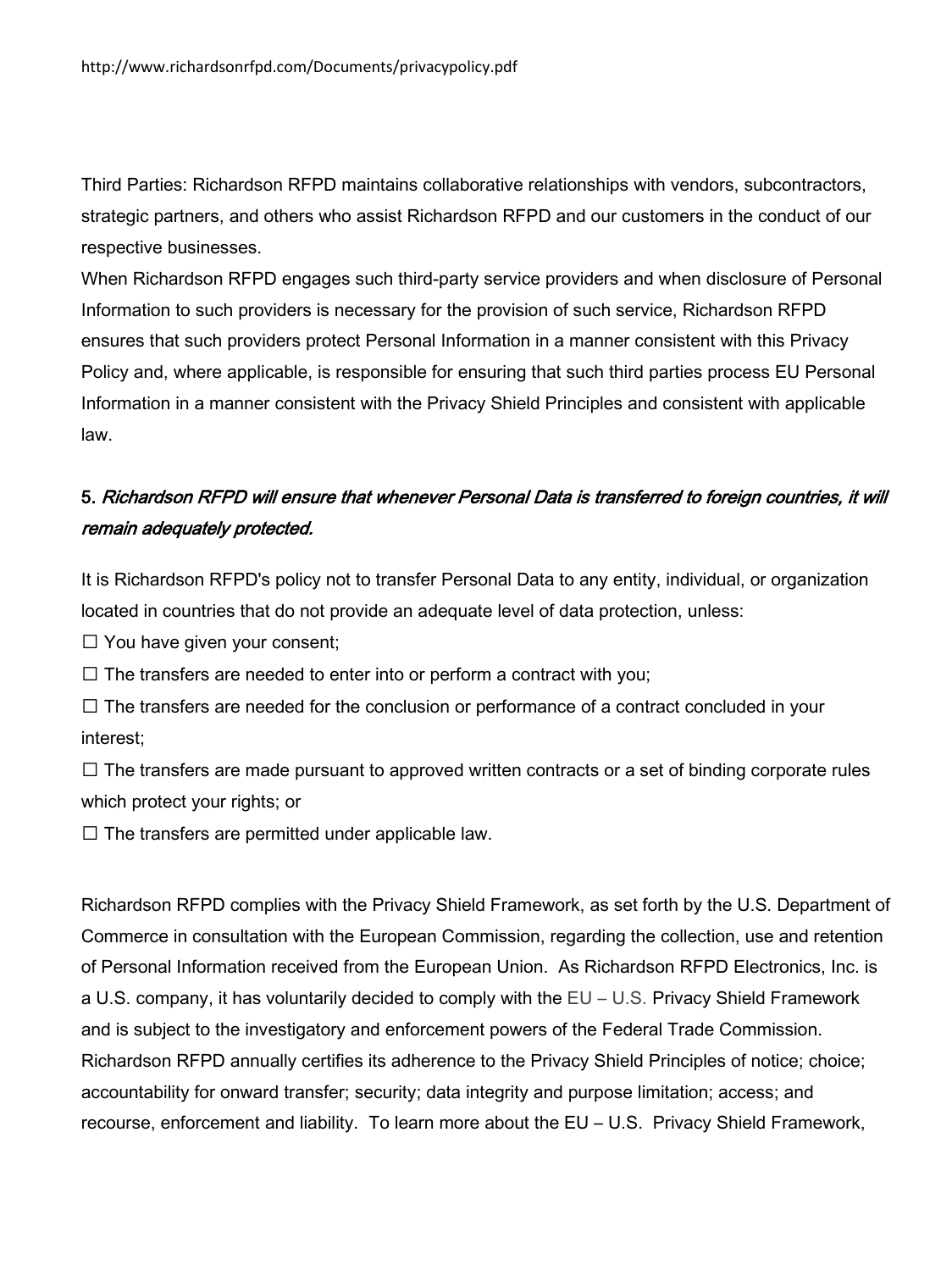please visit [https://www.privacyshield.gov/EU-US-Framework.](https://www.privacyshield.gov/EU-US-Framework) To view Richardson RFPD's certification, please visithttps://www.privacyshield.gov/list.

Any EU person who is not satisfied with Richardson RFPD's compliance with the EU – U.S. Privacy Shield may contact the Richardson RFPD to resolve such complaints at [compliance@RichardsonRFPD.com](mailto:compliance@RichardsonRFPD.com) or by sending a letter to the addresses set forth in Section 6 below. If any EU person believes that such a complaint has not been resolved, he or she agrees first to try and settle the dispute by mediation, administered by the International Centre for Dispute Resolution under its Mediation Rules, before resorting to arbitration, litigation, or some other dispute resolution procedure. The rules governing these procedures and information regarding how to file a claim free of charge can be found here: [http://info.adr.org/safeharbor/.](http://info.adr.org/safeharbor/)

Any EU person who remains dissatisfied may contact his or her national Data Protection Authority in the country where the person resides. Richardson RFPD has agreed to cooperate and comply with appropriate EU Data Protection Authorities and the Department of Commerce in resolving such disputes. If an EU person remains dissatisfied and meets the pre-arbitration requirements of Annex I Part C of the EU – U.S. Privacy Shield Framework, the person may invoke binding arbitration pursuant to procedures in Annex I of the EU – U.S. Privacy Shield Framework Principles found here: [https://www.privacyshield.gov/EU-US-Framework.](https://www.privacyshield.gov/EU-US-Framework)

#### 6. For any requests relating to your Personal Information, or if you have any questions about this Privacy Policy, please contact us at:

Arrow Electronics, Inc., 9201 East Dry Creek Road Centennial, CO 80112 (Attention: Legal Counsel) compliance@arrow.com